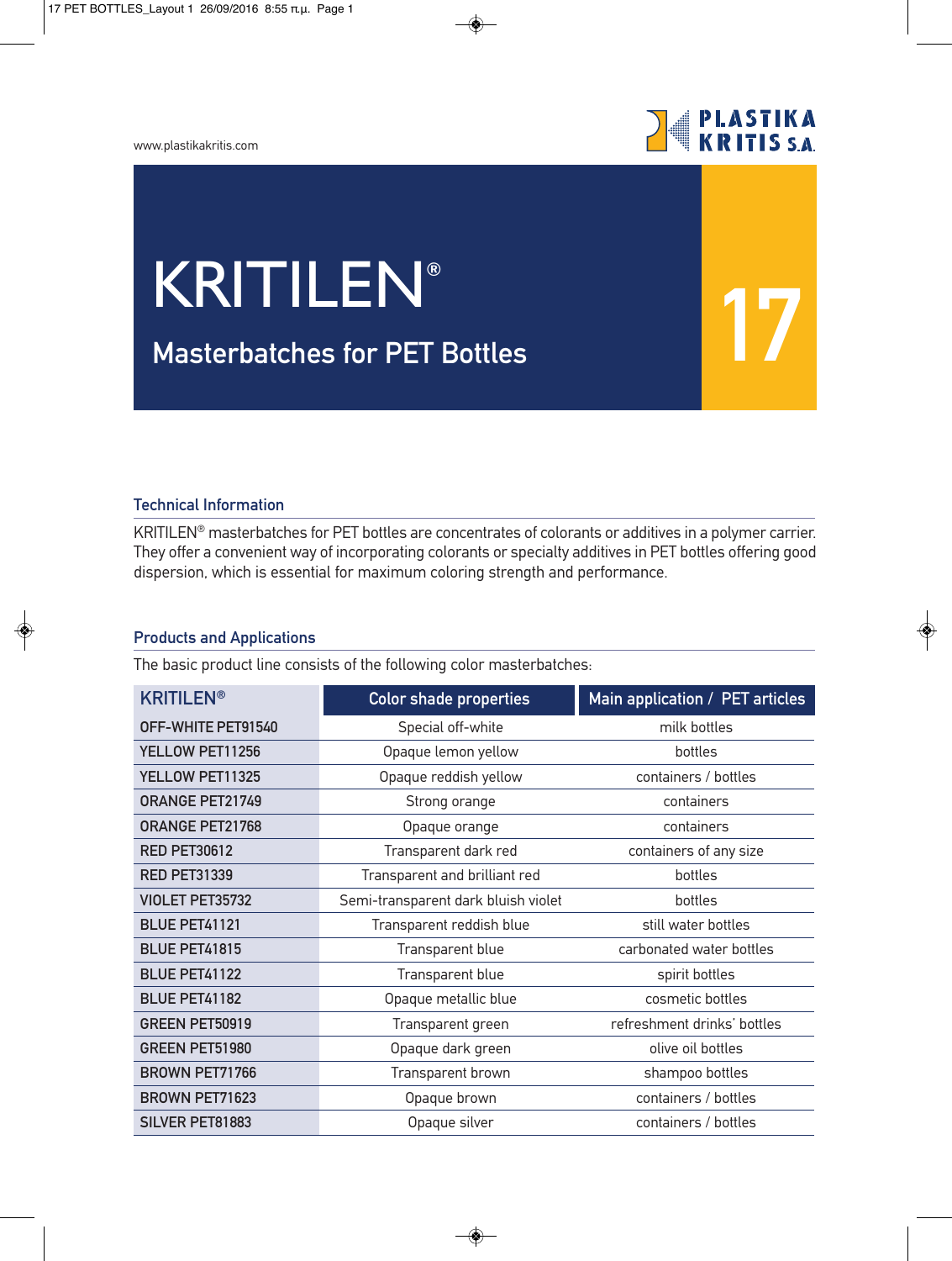

All above masterbatches contain raw materials, which comply with food approval regulations. Based on customer specific color requirements, PLASTIKA KRITIS colormatching department can develop alternative color shades.

Additionally, the basic product line includes the following food approved white and black masterbatches:

**a) WHITE PP958**: It is a bluish white masterbatch containing 50% of a premium TiO2 rutile coated grade in a special PP carrier. Its excellent dispersion and small pellet size makes it suitable for the coloration of opaque PET bottles, but it can also be used in injection molding or thermoforming applications.

**b) WHITE PET634**: It is a milky white masterbatch containing 40% of a premium TiO2 rutile coated grade in a PET carrier. It is proposed for use for PET bottles, injection molding and thermoforming applications.

**c) BLACK PPA932P:** Black masterbatch containing 30% P type carbon black in a special PP carrier along with selected antioxidant package protecting the end application polymer from thermal degradation during processing and end use. It is proposed for use in opaque PET bottles, injection molded articles and thermoforming applications.

**d) BLACK PET6302:** Black masterbatch containing 30% P type carbon black in a polyester carrier suitable for transparent PET bottles and thermoformed articles.

The production of PET bottles requires the use of specialty additive masterbatches, which enable the producer to optimize the process and improve the end product properties. PLASTIKA KRITIS S.A. has developed a broad range of such additive masterbatches:

**e) OB PET601:** It is an optical brightener, mainly used to eliminate the yellowish undertone of recycled PET and create brilliant and "clean" tint. Optical brighteners absorb the ultraviolet (UV) light at 340- 390nm and re-emit this energy to the visible light spectrum at 240-260nm, producing a whitening effect in polymers. OB PET601 has a good thermal stability and is recommended for use at a letdown ratio of 0.1%-0.5%.

**f) SL PET6100:** It is a slip and anti-scratch masterbatch in PET carrier. It contains 10% of a unique additive for PET, which reduces friction on the end product surface. This leads to a range of end product improvements, such as improved stacking, de-nesting, scratch resistance, easier processing and 60% of mold release force.

SL PT6100 is distributed evenly throughout the polymer during the melt phase. During cooling, the molecules of active ingredient migrate to the surface, forming a thin lubricating layer. Its addition levels are typically 2%-3%. It contains raw materials, which complying with EU Directive 94/62/EC and FDA requirements.

Note: Kritilen SL PT6100, if added >5% at the end product, does not comply with the FDA legislation for indirect food applications (it refers to substances that may come into contact with food as part of packaging or processing equipment).

**g) SL/AB PET6200:** It is developed to improve the slip/ anti-blocking properties of PET products. It contains high quality synthetic silica which acts as a very efficient anti-blocking agent, while it does not affect the transparency of produced items. The recommended addition level of PT AB 6200 varies between 1.0%-1.5 % depending on the product thickness and on the required anti-blocking effect. This product complies with European Directives 10/2011 and 94/62.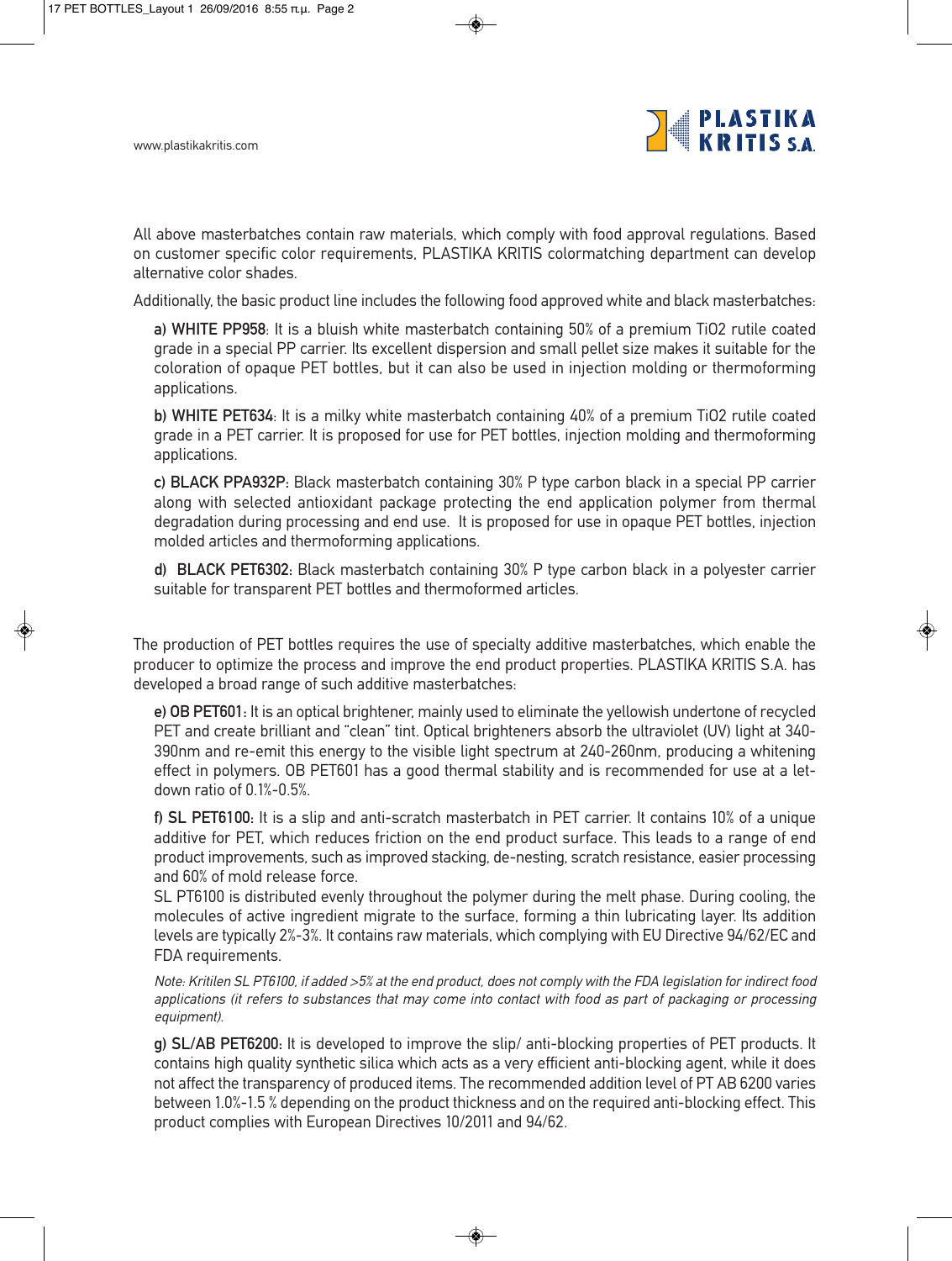

**h) PET AB6105:** It contains a polyether modified polysiloxane antiblock agent. It is designed for transparent PET thermoformed articles. The usual addition rate varies between 0.5%-2.0%. PET AB6105 doesn't impart any color to the final product. This product complies with European Directives 10/2011 and 94/62.

**i) CE9126:** It is chain extender masterbatch in PET carrier. It contains 15% of a multi-functional reactive polymer designed to reverse the degradation of PET. The active agent, included in this masterbatch recipe, is a polymeric coupling agent that reacts with degraded polymers to restore the original molecular weight, as well intrinsic viscosity and melt viscosity. This means that low quality recycled materials can be upgraded or that good quality ones can be treated more robustly. The proposed CE9126 addition rate is 1.5%-4.0%, depending on the recycled resin quality and proportion in the blend. Kritilen CE9126 should not be used at processing temperatures exceeding 300deg. Celsius. CE9126 reacts quickly. Its reaction will be over 99% complete, if at least 2min residence time is provided at 200deg. Celsius, in a well mixed system. Alternatively, 30 sec residence time at 280deg. Celsius will provide 99% completion. Kritilen CE9126 contains raw materials complying with EU Directives 2002/72/EC, 94/62/EC and FDA.

**j) UV PET2330:** This is a cost efficient masterbatch with 18% active ingredient. It could develop some slightly yellowish undertone in bottle. The UV absorber protects both the PET resin and the content. The usual addition rate of UV PT2330 is 1.5%-3% in PET items (i.e bottles).The addition rate depends on the application thickness and the performance requirements. The end processor must notice that the absorber contained in UV PT2330 is listed in Table 1 of Reg. 10/2011/EC with a Ref No 60400. In Table 2 of the above regulation, a SML of 30 mg/kg of food is applied.

**k) UV PET2320:** It is a UV absorber masterbatch in a PET carrier, containing 15% of active ingredients. It is proposed for use in PET bottles, in order to protect the bottle content from degradation caused by the UV radiation. UV PT2320 contains raw materials complying with EU Directive 94/62/EC and BGA. Its indicative addition rate is 2%-4%.

The comparison of UV spectrum between a blank sample (in red line) and 1.33% UV PT2320 (in blue line) in a 0.25mm PET bottle is shown: